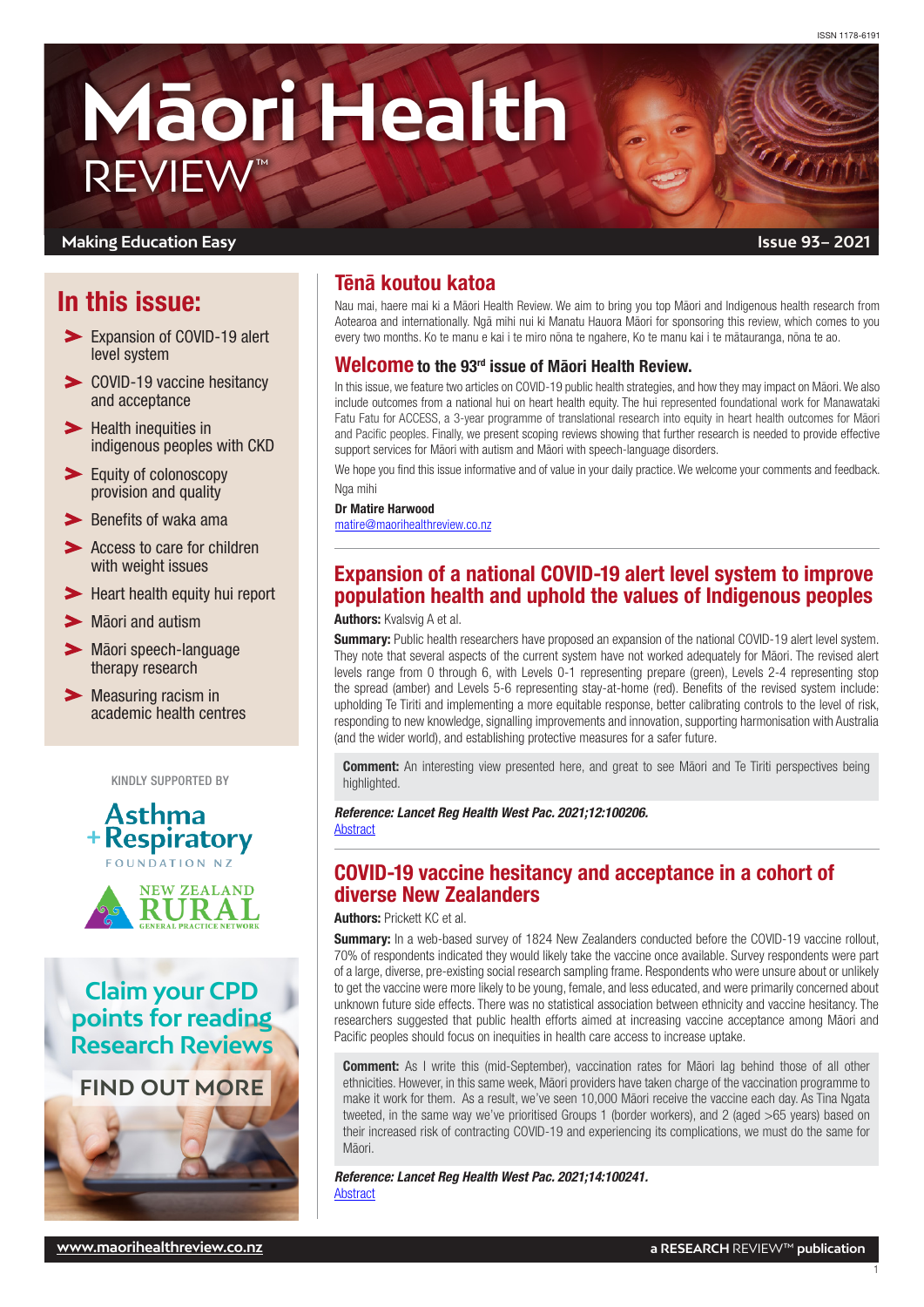<span id="page-1-0"></span>

#### Authors: Huria T et al.

**Summary:** A Kaupapa Māori meta-synthesis has evaluated the epidemiology of chronic kidney disease (CKD) in indigenous peoples. Quantitative studies involving Māori, Aboriginal and Torres Strait Islander, Métis, First Nations Peoples of Canada, First Nations Peoples of the United States of America, Native Hawaiian and Indigenous Peoples of Taiwan were screened, and 180 studies published up to 31 December 2019 were included. The David R Williams framework was used to categorise findings. Biological processes, particularly type 2 diabetes and cardiovascular disease, were frequently reported as the principal cause of health inequities in indigenous peoples with CKD. Social and basic causes of disparities, including racism, economic and political/legal structures and socioeconomic status, were infrequently reported or absent in the reviewed literature.

**Comment:** Although many of us would understand that upstream determinants, beyond the surface causes, contribute to health inequities including chronic kidney disease, it is disappointing to read that these are not well reported. I hope these findings encourage researchers to look beyond the surface – because only then can we develop appropriate interventions that eliminate inequities.

*Reference: BMC Public Health. 2021;21(1):1447.* [Abstract](https://bmcpublichealth.biomedcentral.com/articles/10.1186/s12889-021-11180-2)

## Equity of colonoscopy provision and quality in Māori and New Zealand Europeans

#### Authors: Donachie M et al.

**Summary:** Māori are significantly less likely to receive colonoscopy than NZ Europeans, according to a retrospective comparative study conducted at Whanganui Hospital. The study analysed 2962 colonoscopies (385 from Māori; 2577 from NZ Europeans) between September 2016 and March 2020. The rate of colonoscopy provision in participants aged ≥40 years was 6.1% among Māori versus 9.1% among NZ Europeans (p < 0.0001). However, colonoscopy completion rates, colonoscope withdrawal times and polyp detection rates were similar between Māori and NZ Europeans. While the adenoma detection rate was significantly lower in Māori than NZ Europeans (32.7% vs 40.0%;  $p = 0.028$ ), this was not observed when participants were stratified by 10-year age cohorts. The authors concluded that improving equity requires the addition of colonoscopy provision rates, across ethnic groups, to other key performance indicators.

**Comment:** Great recommendations here to not only improve access to potentially life-saving investigation/treatment but to also ensure that equity (of care and its outcomes) for Māori is measured and reported.

*Reference: ANZ J Surg. 2021;91(7-8):1575-1581*. [Abstract](https://onlinelibrary.wiley.com/doi/10.1111/ans.16636)

# **to read previous issues of Māori Health Review [CLICK HERE](http://www.maorihealthreview.co.nz)**

Independent Content: The selection of articles and writing of summaries and commentary in this publication is completely independent of the advertisers/sponsors and their products.

Privacy Policy: Research Review will record your email details on a secure database and will not release them to anyone without your prior approval. Research Review and you have the right to inspect, update or delete your details at any time.

**Disclaimer:** This publication is not intended as a replacement for regular medical education but to assist in the process. The reviews are a summarised interpretation of the published study and reflect the opinion of the writer rather than those of the research group or scientific journal. It is suggested readers review the full trial data before forming a final conclusion on its merits. Research Review publications are intended for New Zealand health professionals.

## Connecting people, well-being, and environment through waka ama in Aotearoa New Zealand

#### Authors: Severinsen C et al.

An interview-based study has highlighted the multifaceted benefits of participating in waka ama. As well as the health benefits for paddlers, waka ama also has a strong tikanga, encouraging use of te reo Māori through karakia, waiata, and terms associated with waka. Opportunities are created for participants to experience and connect with the natural environment. The researchers concluded that their study shows effective ways of improving health and well-being within communities with a particular focus on waiora, the spiritual connection between hauora and the environment.

**Comment:** I know Nga Kaihoe o Aotearoa's recent survey identified similar findings. Other benefits of waka ama include its smoke-free kaupapa, the provision of healthy kai/water at events and whānau ora across generations.

*Reference: Health Promot Pract. 2021;22(4):524-530.* [Abstract](https://journals.sagepub.com/doi/10.1177/1524839920978156?url_ver=Z39.88-2003&rfr_id=ori:rid:crossref.org&rfr_dat=cr_pub%20%200pubmed)

## Health system barriers to accessing care for children with weight issues in New Zealand **Authors: Wild CE et al.**

**Summary:** Lack of access remains a crucial barrier to improved health outcomes for children with obesity in New Zealand, according to an interview-based study. A total of 64 semi-structured interviews were conducted for 71 participants of a family-based multidisciplinary healthy lifestyle programme for children and adolescents. Half the interviews were with Māori families. Five health system factors affecting engagement were identified via thematic analysis: the national policy environment, funding constraints, lack of coordination between services, difficulty navigating the health system, and the cost of primary health care. The authors concluded that comprehensive approaches, accompanied by a clear implementation strategy and coordinated across sectors, are needed to improve engagement.

Comment: As a recent *British Medical Journal* article commented, childhood obesity, and children's exposure to obesogenic environments, may have been exacerbated by COVID-19 and its lockdowns (see **[BMJ. 2021;374:n1716](https://www.bmj.com/content/374/bmj.n1716)**). COVID-19 demonstrated that governments can act swiftly to enable interventions for the public good. Let's encourage a similar response for our tamariki.

*Reference: Health Serv Res Policy. 2021:13558196211016011 [online ahead of print].* **[Abstract](https://journals.sagepub.com/doi/10.1177/13558196211016011?url_ver=Z39.88-2003&rfr_id=ori:rid:crossref.org&rfr_dat=cr_pub%20%200pubmed)** 

#### Independent commentary by Dr Matire Harwood

Dr Matire Harwood (Ngapuhi) has worked in Hauora Māori,



2

primary health and rehabilitation settings as clinician and researcher since graduating from Auckland Medical School in 1994. She also holds positions on a number of boards,

committees and advisory groups including the Health Research Council. Matire lives in Auckland with her whānau including partner Haunui and two young children Te Rangiura and Waimarie.

RACP MyCPD Program participants can claim one credit **per hour** (maximum of 60 credits per year) for reading and evaluating Research Reviews.

#### FOR MORE INFORMATION [CLICK HERE](https://www.racp.edu.au/fellows/continuing-professional-development)